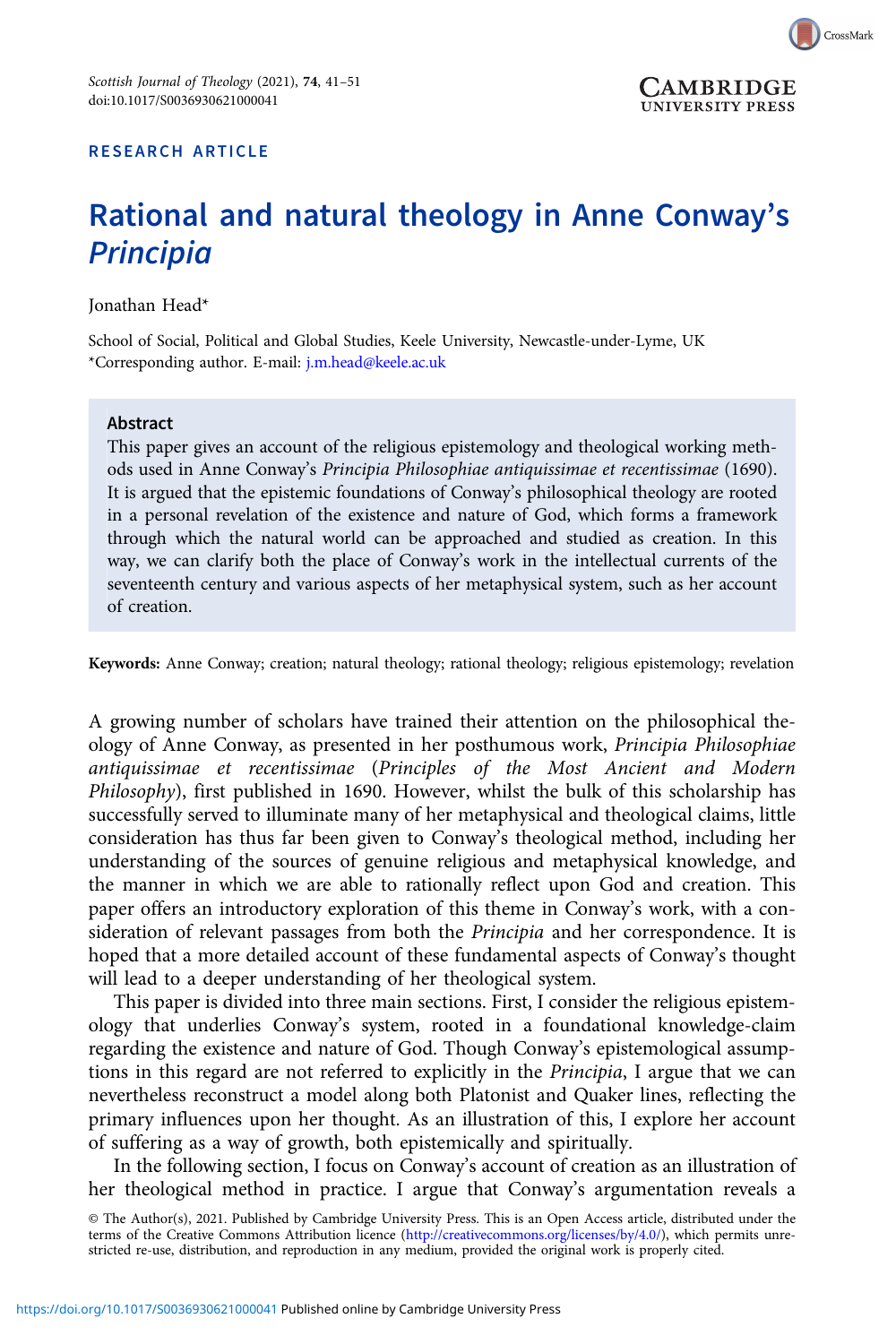rational theological method based on personal revelation, which coheres with the Platonist and Quaker influence upon her epistemology. Nevertheless, in the final section, I argue that Conway's appeal to observations concerning nature does show her adoption of a kind of natural theology that looks to patristic and medieval thinkers, and thus eschews a natural theological approach that was becoming increasingly in vogue in the late seventeenth century. We therefore see in Conway's theological method an aspect in which she looks to the Christian tradition to inform her approach and ultimately transcend the intellectual currents of her day.

## Religious epistemology and suffering

By the time that Conway came to write the Principia in the final years of her life, she was a fresh convert to Quakerism, a Christian sect that was growing at the time and had a large presence in the area surrounding her residence at Ragley Hall in Warwickshire. We see the reflection of Quaker ideas, as well as the Platonism espoused by her philosophical mentor, Henry More, in the Principia: as an example of the former, we find the notion of Christ as an extended soul, which was a christology that was being discussed in Quaker intellectual circles of the time;<sup>1</sup> and we will see in the next section that Conway's account of creation reflects deep-seated (Neo)platonic metaphysical assumptions. In order to reconstruct Conway's religious epistemology, and in particular the epistemological foundations of her philosophical theology, we would therefore do well to consider both Quaker and Platonic epistemology with a view to discerning whether hints of these ideas can be found in the Principia or her correspondence.

To begin with, we can note that Quaker religious epistemology then was largely based on the idea of a personal revelation grounded in the 'Christ within', the 'inner light' or 'light within'. The topic of the light within was a major part of Quaker thought at the time and features in correspondence between Conway and leading Quakers, such as William Penn. Around the time of Conway's convincement in 1675, we find Penn writing to Conway of the light within: 'My friend, we preach not our selves, but the light of Christ in the conscience, which is gods faithfull and true witness … So dear friend, that though mayst retire thy mind to that tender spirit of truth which god hath sent into our hearts to convince us of sin, of righteousnesse, of judgement.<sup>2</sup> The light within is posited in early Quaker thought as a personal cognisance of both the depravity of one's own sinful nature and the existence of a loving, just God through whom one can be purified. The acceptance of the light within by the individual, which is offered by God as a form of self-revelation in his grace, opens the individual up to a new kind of faith that fundamentally transforms both their knowledge and their character.

The impact of the inner light in the lives of Quakers is attested to in numerous texts from the period. As an example, we find an early prominent Quaker writer, Francis Howgill, speaking of the role of the inner light in his convincement and the attendant conversion of his moral character:

I was ignorant what the first principle of true religion was: but as I turned my mind within to the light of Jesus Christ wherewith I was enlightened … I saw it

<sup>&</sup>lt;sup>1</sup>See Anne Conway, Principles of the Most Ancient and Modern Philosophy, trans. and ed. Allison P. Coudert and Taylor Corse (Cambridge: CUP, 1996), 5.6; p. 27.

 $T^2$ The Conway Letters: The Correspondence of Anne, Viscountess Conway, Henry More and their Friends, 1642–1684, ed. Marjorie Hope Nicolson and Sarah Hutton (Oxford: OUP, 1992), p. 402.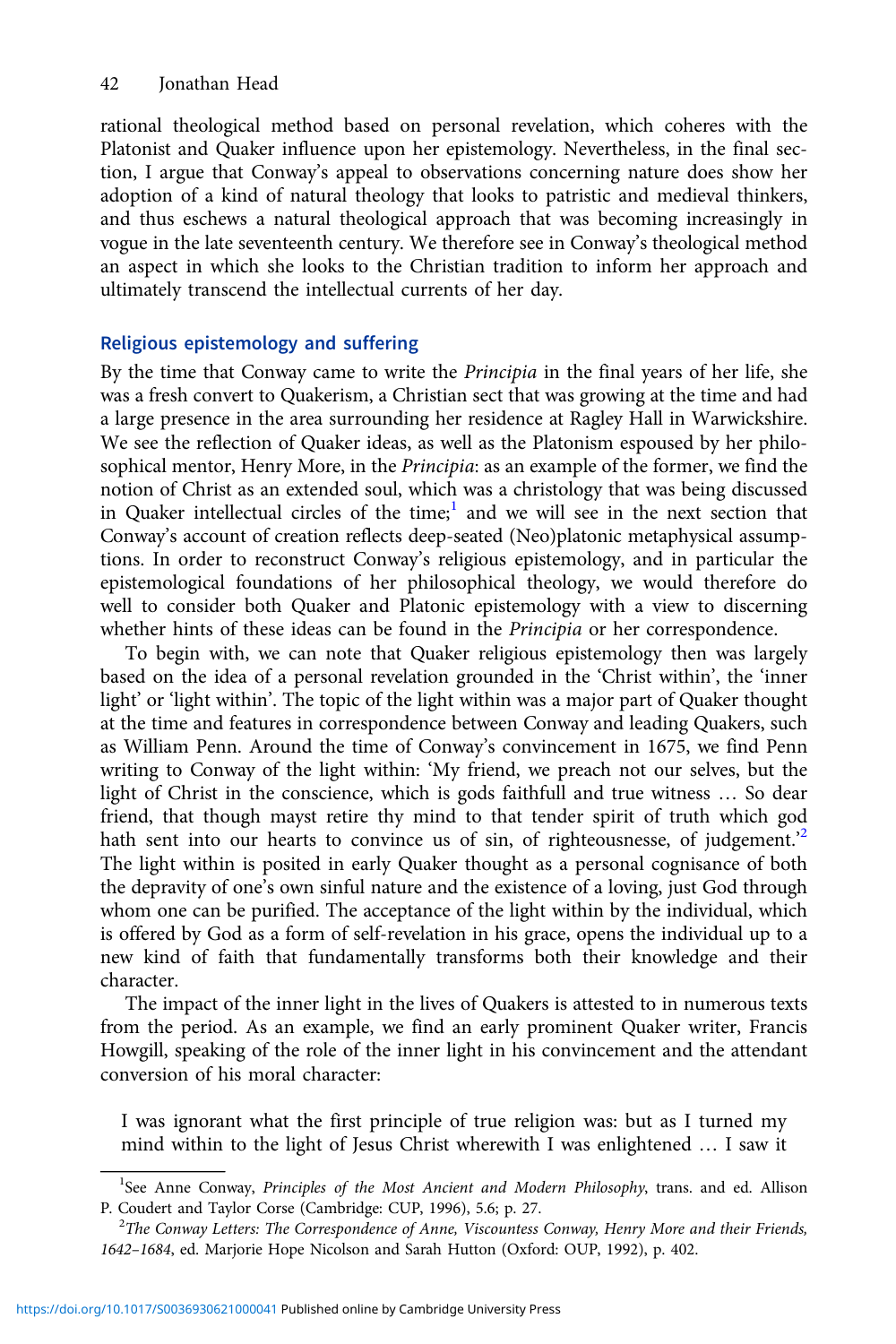was the true and faithful witness of Christ Jesus, and then my eyes was opened, and all things was brought to remembrance that ever I had done … in all that I ever did, I saw that it was in the accursed nature, and then something in me cried, Just and true is his judgement, my mouth was stopped, something rejoiced … and as I did give up all to the Judgement, the captive came forth out of prison and rejoiced, and my heart was filled with joy  $\ldots$  and the new man was made.<sup>3</sup>

In the Quaker theological framework, espoused in this text and others, the inner light provides a foundational personal revelation that has both a transformative epistemic and moral impact upon the individual. All other aspects of religious life, including reflections upon scripture and the wonders of nature, are to be approached through the prism of this foundational revelation. Given that an experience of the inner light in such a manner was widely believed in the Quaker community at the time to be a prerequisite of true convincement, it is highly likely that Conway believed herself to have had such an experience. Thus, given that Conway was writing the Principia in the years following her convincement, we can be confident that she understood her own theological thought as grounded in precisely this kind of personal revelation affirmed by Quakers.

The supposition that Conway found such a theological approach amenable to her thought is strengthened by noting that the Quaker approach is similar to that found in another prominent strand of influence on her work. A complementary model for religious epistemology is offered by the Christian Platonist tradition, as found in the work of Conway's philosophical mentor, Henry More. The idea of a personal revelation is also prevalent in the work of the Cambridge Platonists, who included More in their number, insofar as one is able to gain religious knowledge of acquaintance through moral and spiritual growth. As Paul Avis explains, the Cambridge Platonists offered an account of reason that portrayed it as a powerful faculty that could use different epistemic resources to legitimately reflect on wide-ranging theological and philosophical issues:

reason was the image of God in humankind, 'the candle of the Lord', not a searchlight but an instrument and the best that we have … [Their] concept of reason was not merely analytical, but infused with moral and mystical intuition, the whole person reasoning. Its sphere was the whole world.<sup>4</sup>

This semi-mystical faculty that manifested the intimate relation between God and the individual was the prism through which true believers could reflect upon nature and the teachings of the church, in order to reinforce and deepen faith and the understanding of creation.

As part of this Platonist approach, the individual could strengthen their rational faculty through moral reform. The idea was that, by engaging in moral development, and thereby becoming progressively more God-like, we are able to understand something of the nature of God within ourselves. As an example, More claims that one could be legitimately convinced of the immortality of the soul through the revelatory function of moral purification: 'our most palpable evidence of the soul's immortality is from an

<sup>&</sup>lt;sup>3</sup> Francis Howgill, *The Inheritance of Jacob Discovered* (London: G. Calvert, 1656), pp. 11–13.<br><sup>4</sup> Paul Avis In Search of Authority: Anglican Theological Method from the Reformatio

<sup>&</sup>lt;sup>4</sup>Paul Avis, In Search of Authority: Anglican Theological Method from the Reformation to the Enlightenment (London: Bloomsbury, 2014), p. 174.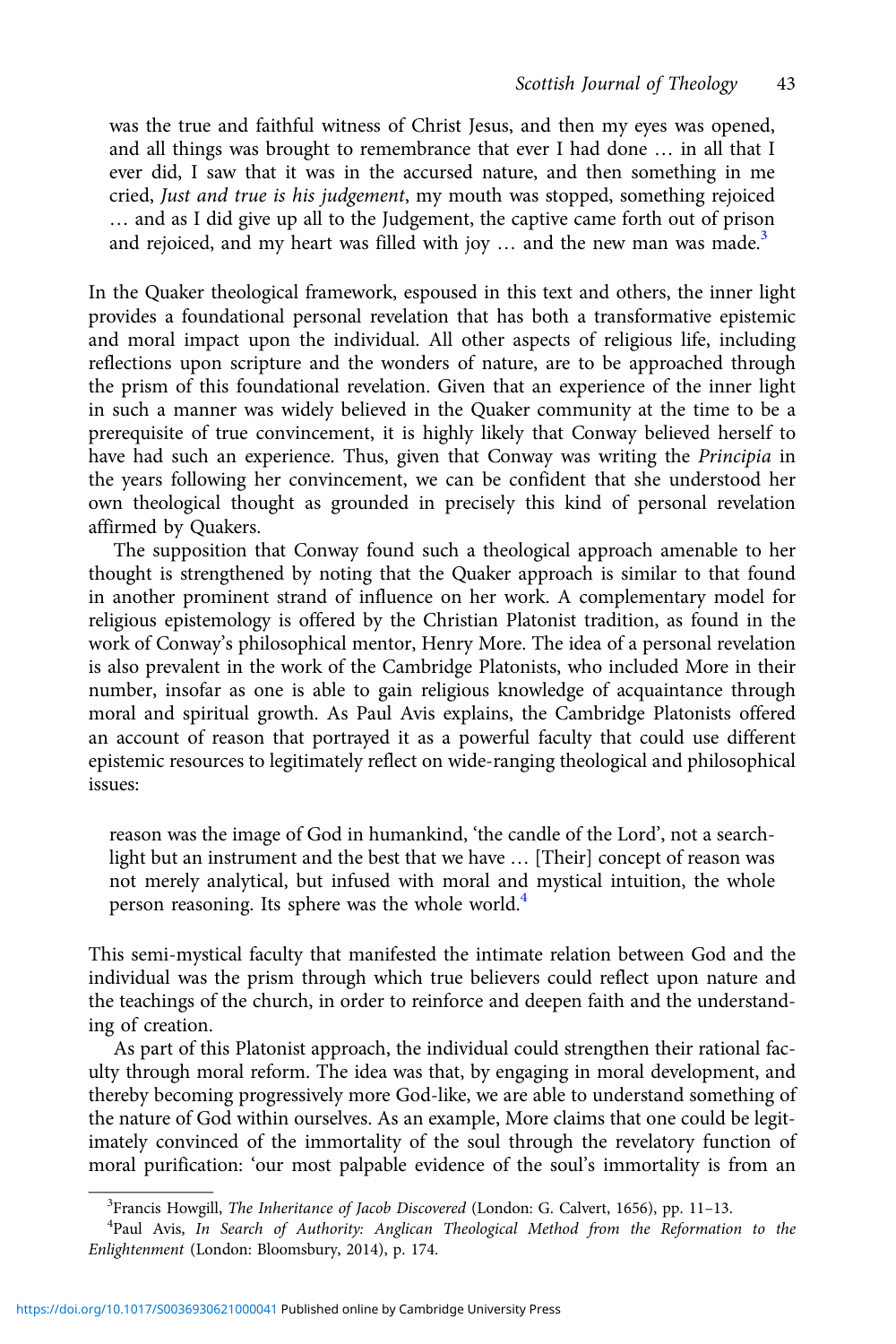inward sense, and this inward sense is kept alive the best by devotion and purity, by freedom from worldly care and sorrow, and the grosser pleasures of the body<sup>5</sup>. We can see this epistemic model as postulating a kind of knowledge by acquaintance of God: by becoming more God-like within ourselves, we learn more about God. So, as we become more morally pure, we are able to deepen our understanding of the perfect goodness of God. On this view, ontological, moral and epistemic progress are correlated, as progress towards God in one respect results in development in the others.

In the Principia, we find suffering being given a crucial role in the process by which creatures can become closer to God and thus gain religious knowledge. Conway sees suffering as both physically and morally purifying, releasing us from our fallen state, in which we have become distant from God in terms of our spirituality and moral disposition:

all pain and torment stimulates the life or spirit existing in everything which suffers. As we see from constant experience and as reason teaches us, this must necessarily happen because through pain and suffering whatever grossness or crassness is contracted by the spirit or body is diminished; and so the spirit imprisoned in such grossness or crassness is set free and becomes more spiritual.<sup>6</sup>

The purifying effect of suffering brings us ontologically closer to the infinite spirit that is God, and thus, given Conway's Platonist framework of knowledge by acquaintance, we gain increased understanding of God as a corollary of this process.

There is good reason to think that this how Conway viewed the effects of the ill-health that dogged her throughout her adult life.<sup>7</sup> Allusions to a connection between bodily suffering and religious insight are found throughout her correspondence,<sup>8</sup> with a note made by Henry More after Conway's death being particularly suggestive in this manner:

I perceive, and bless God for it, that my Lady Conway was my Lady Conway to her Last Breath; the greatest example of Patience and Presence of Mind, in highest Extremities of Pain and Affliction, that we shall easily meet with: Scarce anything to be found like her, since the Primitive Times of the Church. Of her Supernatural Comforts and Refreshments after some of her greatest Agonies and Conflicts, and of her strange Pre-visions of things future, I might here also make mention.<sup>9</sup>

We see here a clear connection posited by More between Conway's sustained experience of great suffering and mystical religious insight. Though the evidence is not conclusive, given that Conway's thought was greatly influenced by More, there is therefore a strong reason to suppose that she saw her own experience of suffering as bringing her closer to God, and thus as giving her a stronger epistemic basis from which to consider the theological and philosophical topics covered in the Principia. In this regard, it is also

 ${}^{5}$ Henry More, *Philosophical Poems* (Cambridge: R. Daniel, 1647), preface to the 2nd edn, B4.<br> ${}^{6}$ Conyay, *Principles*, 7.1; p. 43.

 ${}^{6}$ Conway, *Principles*, 7.1; p. 43.

<sup>&</sup>lt;sup>7</sup> Conway suffered from frequent, intense headaches, among other ailments.

<sup>&</sup>lt;sup>8</sup>See e.g. More's reference to Conway's ill body as a 'holy Temple, an hallowed edifice for your soul to work in' (The Conway Letters, p. 337), in contrast to a healthy body, in which believers are easily led astray in their quest to find God.

<sup>&</sup>lt;sup>9</sup>Quoted in Richard Ward, *The Life of Henry More* (Dordrecht: Kluwer, 2000), p. 126.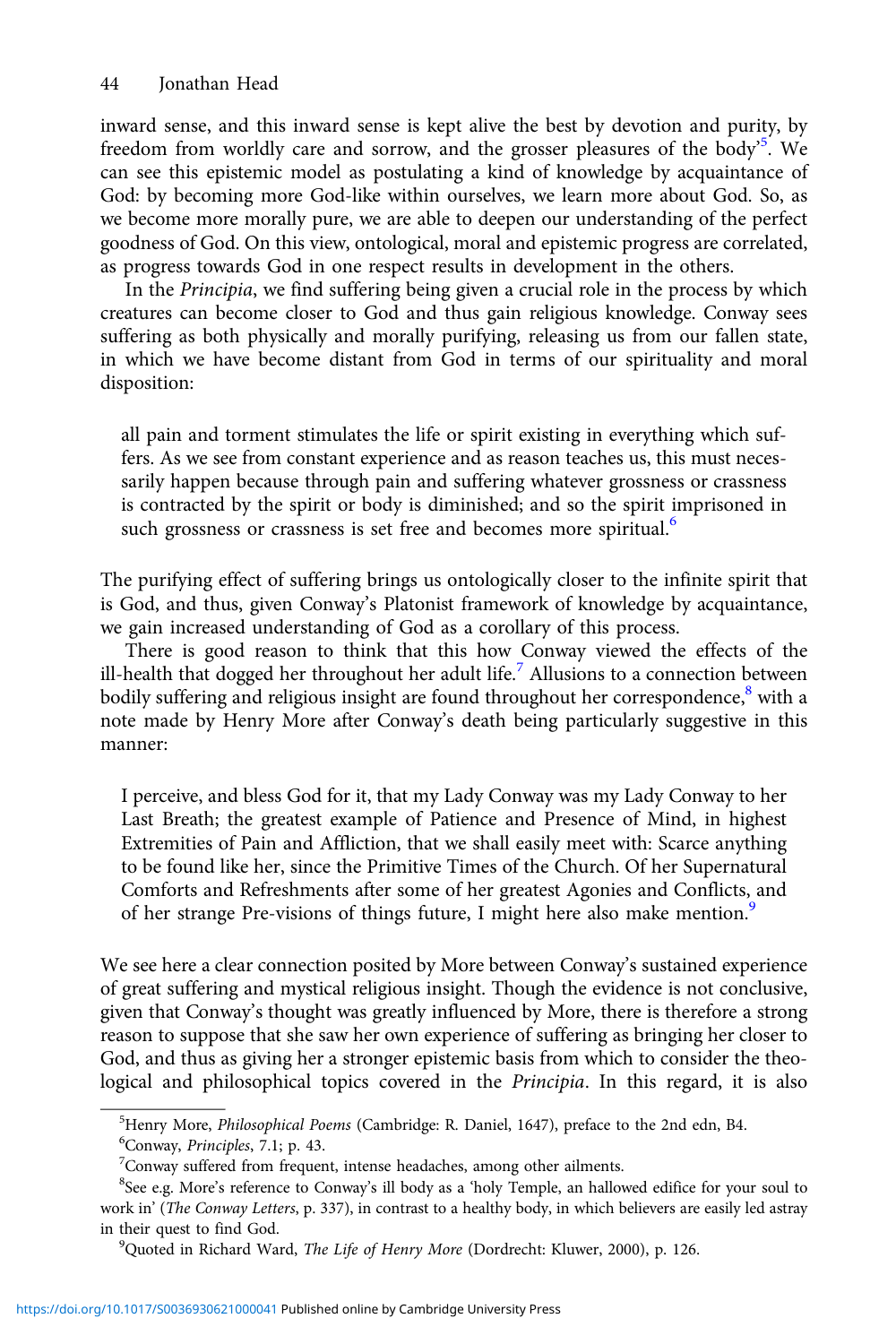noteworthy that the Principia was written as her illness reached its peak in the final years of her life. We therefore have good reason to believe that Conway viewed her own theological method as grounded in the kind of personal revelation posited in both the Quaker and Platonist epistemological traditions. In the Principia, Conway uses this epistemic foundation to construct both a rational and natural theology, as we shall see in the following sections.

#### Rational theology and creation

Conway's rational theological method can be clearly seen in action in the first two chapters of the Principia. Chapter I offers an account of the nature of the triune God, whilst chapter II proposes Conway's theory of creation. The book begins with the statement, 'God is spirit, light, and life, infinitely wise, good, just, strong, all-knowing, all-powerful, the creator and maker of all things visible and invisible.<sup>10</sup> On the basis of this list of God's essential attributes, Conway proceeds to construct a rational theology that includes a theory of creation, a christology, a theology of the Holy Spirit and an account of the nature of divine freedom. To illustrate Conway's rational theological method, I will focus on her argument for the infinite duration of creation, stretching both into the past and the future, and by implication against a first moment of creation.

Conway bases her argument for the infinite duration of creation on the revelation of the infinite goodness of God. An infinitely good being, Conway argues, would wish to spread his goodness as far as he is able, and he can do this by creating other good beings. However, God cannot do this by creating other gods, as there can be only one ground of all life in the universe (again, something revealed in the initial list of divine attributes). So, in line with his divine goodness, God must create as many beings as possible who can share in his goodness but will inevitably fall short of his goodness to some extent. With regard to the question of the duration of creation, there are three possibilities that could be the case: (1) time could stretch finitely into the past and finitely into the future, (2) the universe began a finite number of years ago, but will stretch infinitely into the future, or (3) the duration of the universe stretches infinitely both into the past and into the future. The question we must consider, Conway argues, is which of these options allows God to spread his goodness as much as he is able and create as many beings as possible. As far as Conway is concerned, the answer is clearly that of the infinite duration of the universe:

it necessarily follows that he gave being to creatures from time everlasting or time without number, for otherwise the goodness communicated by God, which is his essential attribute, would indeed be finite and could be then numbered in terms of years. Nothing is more absurd. $11$ 

Thus, on the basis of the revelation of the infinite goodness of God, we can rationally deduce the infinite duration of the universe, apart from any empirical observations on the matter: 'Since he could have created worlds or creatures from time immemorial, before the year six thousand or sixty thousand or six hundred thousand, it follows that he has done this.'<sup>12</sup>

<sup>&</sup>lt;sup>10</sup>Conway, *Principles*, 1.1; p. 9.<br><sup>11</sup>Ibid., 2.4; p. 13.

<sup>12</sup>Ibid., 3.3; p. 16.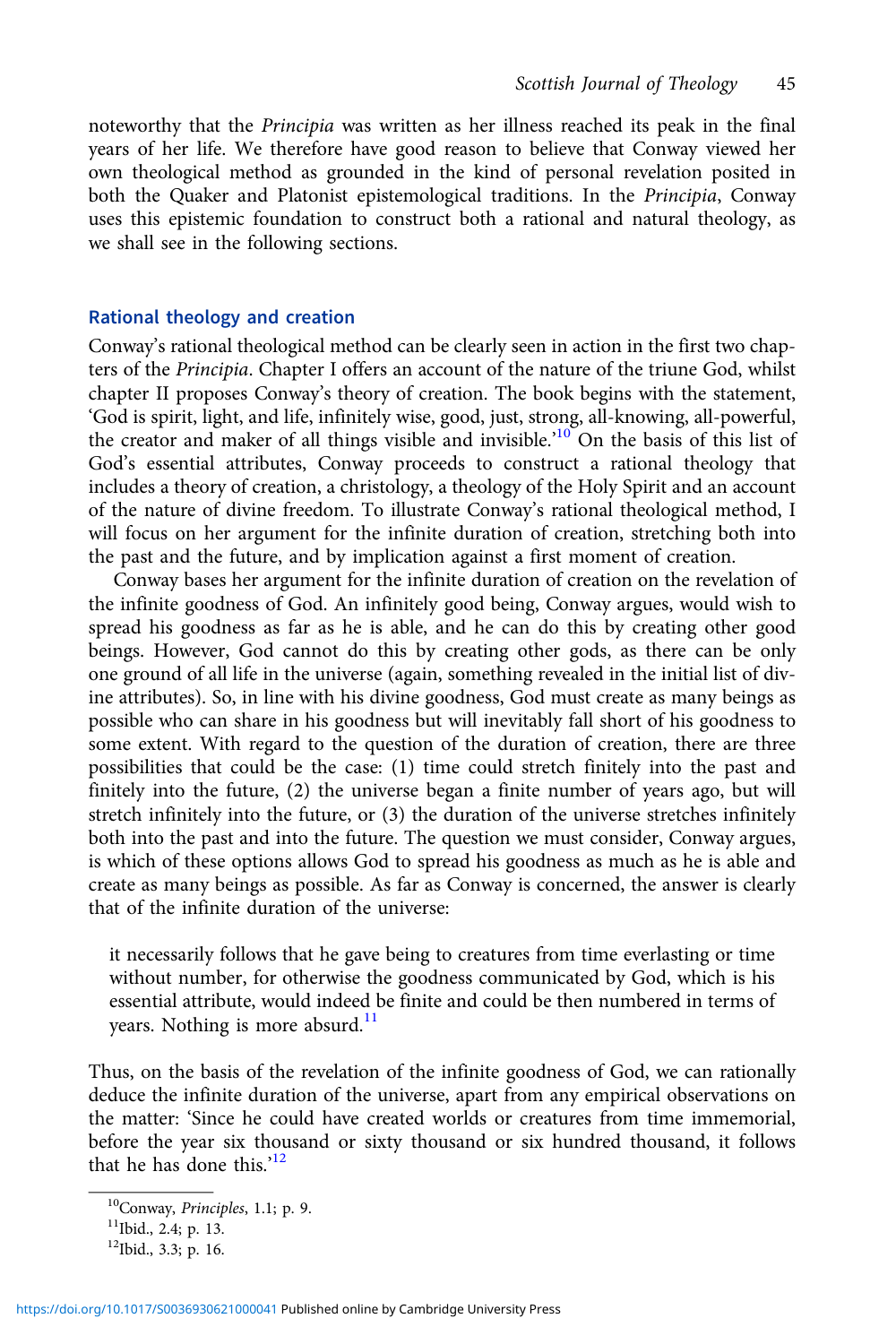Also, as part of her rational theology, Conway not only thinks that we can deduce the infinite time of creation, but also that an infinite number of beings have been created. Again, the revelation of God's perfect goodness, and the deduction that he would wish to create as much as possible, leads to the question of whether this would result in a finite or an infinite number of created beings. There seems to be no obvious contradiction in the idea of the creation of an infinite number of beings and so it must be the case that an infinite number of beings has been created. As Conway states:

When these divine attributes have been duly considered, it also follows than an infinite of worlds or creatures was made by God. For since God is infinitely powerful, there can be no number of creatures to which he could not add more. And, as has now been proven, he does as much as he can … Thus it clearly follows that his creatures are infinite and created in an infinity of ways, so that they cannot be bounded or limited by number or measure.<sup>13</sup>

As we can see, Conway has a view of reason as an effective faculty for reflecting upon God's revelation and constructing a rational theology. It seems that, without having to engage with our observations concerning nature, we can come to wide-ranging theological and metaphysical truths that reach to the very fundamental features of creation, such as the nature of time and the number of created beings and worlds. This approach fits with the Cambridge Platonist framework considered earlier, which portrayed reason as a powerful, wide-ranging faculty that could legitimately reflect upon theological, moral and metaphysical questions, encompassing both creation and the divine. However, later in the Principia Conway moves on to engage with numerous reflections upon the world around us with a view to establishing theological insights, in the manner of a natural theology. So, the questions we will consider in the next section concern the nature of Conway's use of a natural theology, and how this connects with her rational theology and the epistemic foundations of her thought in personal revelation.

# The place of natural theology

Following Conway's initial reflections on God's attributes, which lead to a rational theology (though one that is incomplete), the Principia moves on to a series of reflections upon features of nature that lead to further theological insight. The first point we can note with regard to Conway's natural theology is that she holds that nature has an intrinsic capacity to reveal something of the nature of God. Our capacity of being able to discern something of God through creation is not the result of a free decision by  $God; <sup>14</sup>$  rather, it is the inevitable outcome of the manner in which God undertakes creative action. The root of Conway's views concerning the possibility of a natural theology lie in her distinction between communicable and incommunicable divine attributes: those divine attributes which creation can exemplify in an imperfect manner, and those which it cannot exemplify. As we see in the way that the attributes are distinguished, the difference is established on the basis of those which can be found in

<sup>13</sup>Ibid., 3.4; p. 16.

<sup>&</sup>lt;sup>14</sup>Such a view is held e.g. by Thomas F. Torrance, who argues that the revelatory capacity of nature is grounded in God's covenantal relationship with humankind: 'the whole of creation is formed to serve as the sphere of divine self-revelation, [and thus] it cannot be interpreted or understood out of itself'. Thomas F. Torrance, The School of Faith (London: James Clarke, 1959), p. liii).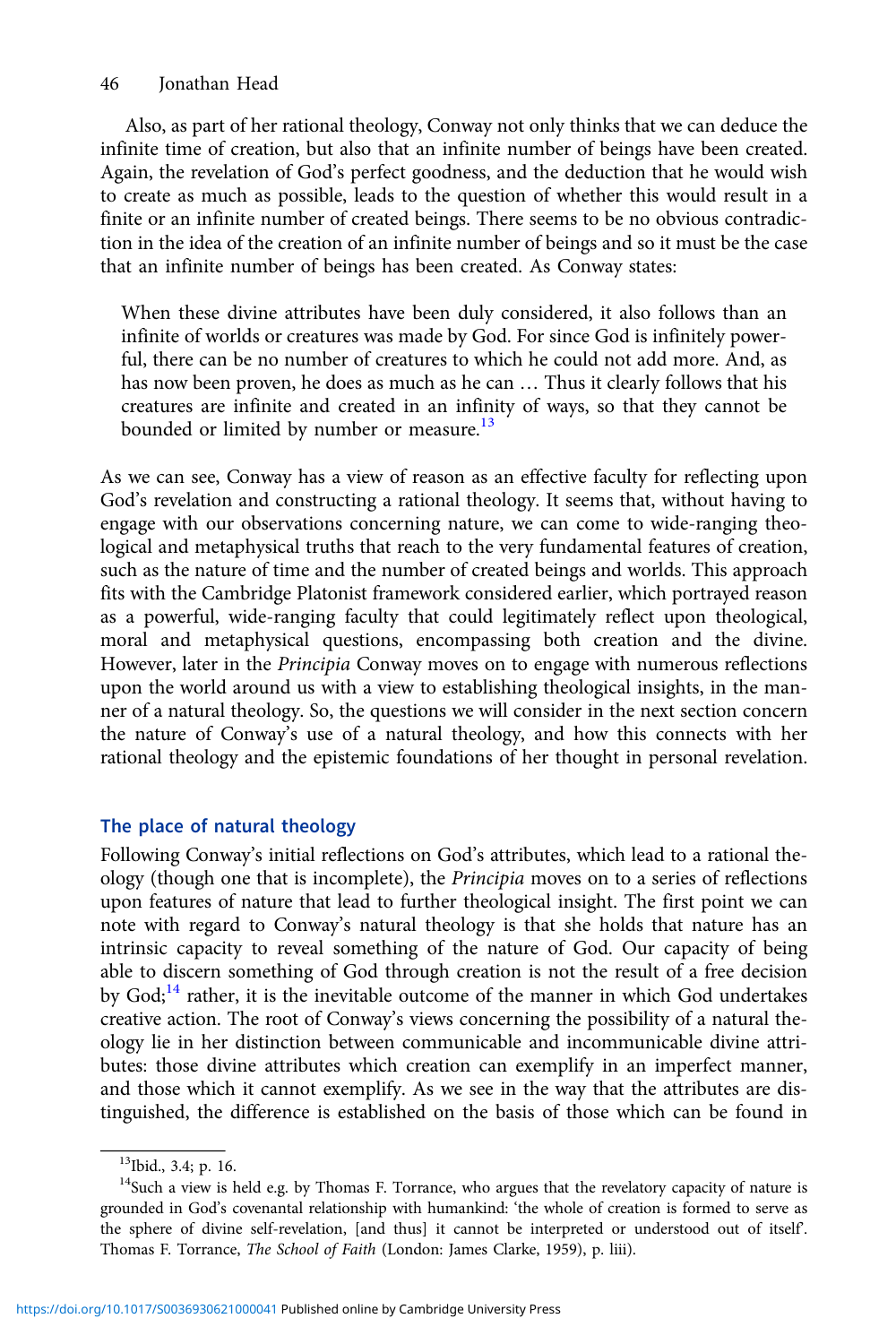degrees and those which cannot: 'The incommunicable [attributes] are that God is a being subsisting by himself, independent, immutable, absolutely infinite, and most perfect. The communicable attributes are that God is spirit, light, life, that he is good, holy, just, wise, etc.<sup>15</sup> There are no degrees to being entirely self-subsistent, unchanging, or perfect, whilst there are degrees of goodness, justice, wisdom and so forth. Thus, creation can have the communicable divine attributes to a lesser extent than that enjoyed by God, but cannot share at all in the incommunicable divine attributes, as there is no lesser degree of these which a created being could exemplify.

Such a distinction is not particularly notable in itself; however, Conway claims that all of creation, as a matter of necessity, must exemplify all of the communicable divine attributes to at least some extent. In fact, God could not create in any other way than to create a world in which all of its beings exemplify his communicable attributes to at least some extent. So, there is nothing in creation that does not have some semblance of the communicable attributes of life or goodness, as God could not have created anything without these attributes:

For since God is infinitely good and communicates his goodness to all his creatures in infinite ways, so that there is no creature which does not receive something of his goodness, and this as fully as possible, and since the goodness of God is a living goodness, which possesses life, knowledge, love, and power, which he communicates to his creatures, how can any dead thing proceed from him or be created by him, such as mere body or matter[?]. $^{16}$ 

Underlying these assumptions concerning the character of God's creative activity is a Neoplatonist causal framework, according to which some essential aspects of the nature of the cause must be found in the effect. Following the notion of Forms set out by Plato, $17$  realities at ontologically lower levels must imperfectly reflect those more perfect objects at higher levels of reality (so, for example, the landscape in front of me is beautiful only insofar as it imperfectly reflects the perfect Form of Beauty). In the Christian Platonic framework that Conway espouses, creation is taken to necessarily reflect the nature of God in certain essential aspects, which are the communicable divine attributes. Conway thus states that all of 'God's creatures, insofar as they are creatures, must be like their creator' in exemplifying all of the communicable attributes.<sup>18</sup>

What is particularly important for our purposes here, with regard to Conway's Christian Platonist account of creation, is the claim that God could only have created in such a manner. Though God is a free agent, God does not have indifference of the will, in the sense that he has a genuine choice between different courses of action.<sup>19</sup> Given God's nature, there is only one way in which God can freely act, and thus in his creative action, 'God was not indifferent about whether or not to give being to creatures, but he made them from an inner impulse of his divine goodness and wisdom.<sup>20</sup> As

<sup>&</sup>lt;sup>15</sup>Conway, *Principles*, 7.2; p. 45.<br><sup>16</sup>Ibid., 7.2; pp. 44–5.<br><sup>17</sup>See Plato, *The Republic* (Harmondsworth: Penguin, 1974), 502c–511e; pp. 299–316.<br><sup>18</sup>Conway, *Principles*, 7.2; p. 45. <sup>19</sup>Ibid., 3.1; p. 15.

 $^{20}$ Ibid., 3.3; p. 16. Further details regarding Conway's theory of divine freedom can be found in Jonathan Head, The Philosophy of Anne Conway: God, Creation and the Nature of Time (London: Bloomsbury Academic, 2020), pp. 133–50.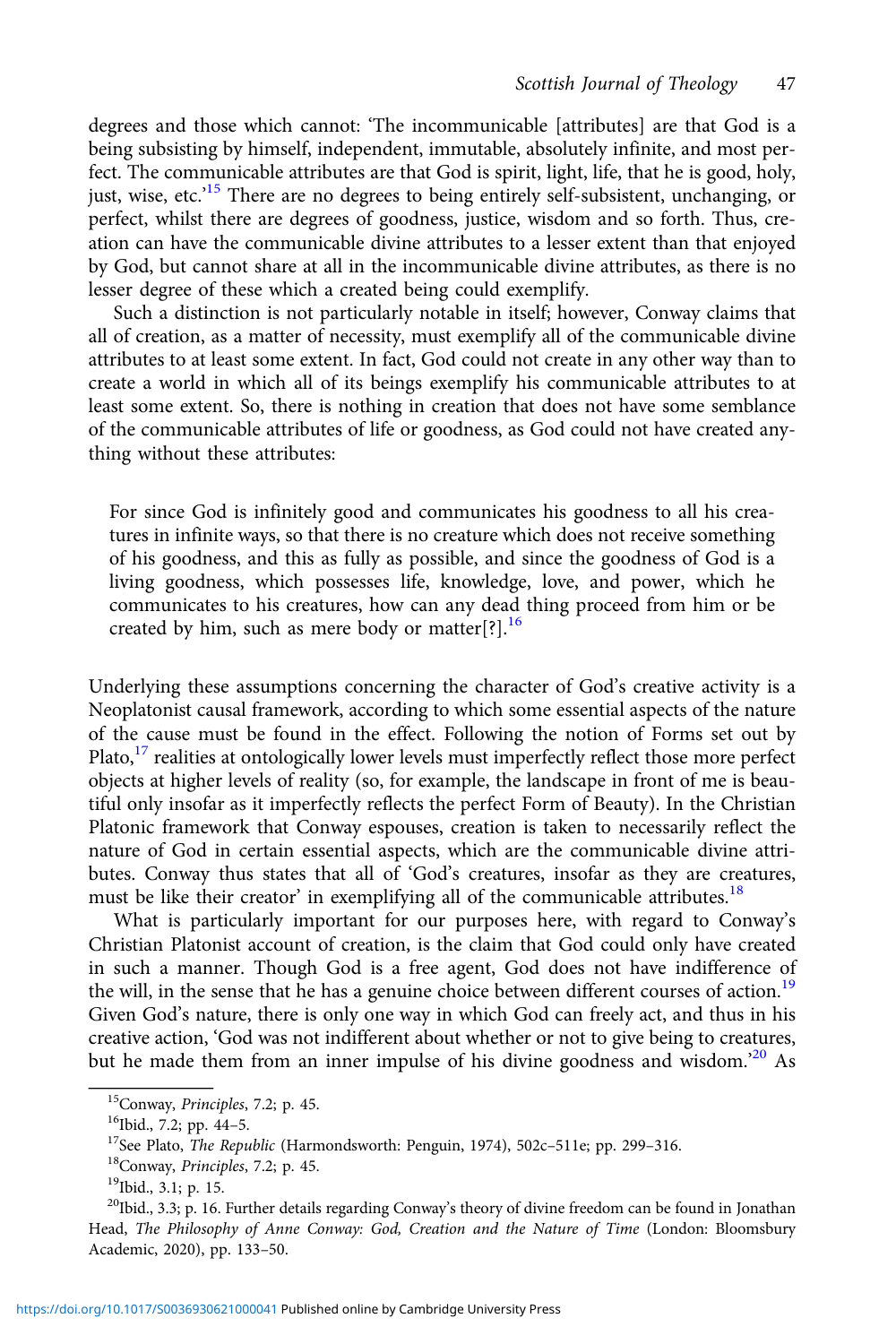Conway argues, 'God is infinitely good, loving, and bountiful' and so is bound to create a world teeming with life: 'In what way is it possible for that fountain [of goodness] not to flow perpetually and send forth living waters? For will not that ocean overflow in its perpetual emanation and continual flux for the production of creatures?<sup>21</sup> Thus, the reflections of the nature of God that we can find in creation is not something that is contingent upon the divine will, as God could not have chosen to create in any other way than which he did create. It is intrinsic to the nature of creation, given the Platonist framework that Conway is assuming, that it will inevitably manifest some aspects of the creator, albeit in an imperfect manner. The nature of the creative act guarantees that the communicable attributes of God will be found wherever we care to look, and thus natural theology can be used as a powerful tool that taps into the intrinsic capacity of nature to reveal something of the nature of God.

However, despite its potential scope and power, Conway's framework for natural theology does not allow it to be undertaken as an autonomous intellectual exercise, apart from any pre-existing religious knowledge or faith commitments. As we have seen, for Conway, discerning the existence and nature of God through nature involves the identification of the expression of communicable divine attributes in features of our experience. However, we cannot hope to make such an identification unless we already have an understanding of the divine attributes: if we do not know what the divine attributes are, then we will not know what to look for when we do any kind of natural theology. Just observing a pool of water that is teeming with fish and other lifeforms (an example used by Conway) does not by itself tell me anything about God; rather, it is only through my understanding of 'life' and 'goodness' as essential and communicable divine attributes that I can see the water as an expression of a good God who seeks to spread life as far as he is able.<sup>22</sup> To take another example from Conway, the experience of love between parents and children does not add to our theological knowledge; however, within a preestablished theological framework, we are able to view such love as providing insights into the ultimate love given to us by God.23 The personal revelation of God as captured in the beginning statement of the Principia is therefore a necessary epistemic ground for natural theology: without an understanding of the divine attributes, it will inevitably be an unjustified epistemic exercise that ultimately misleads us in our quest to deepen our understanding of God and his creation.

In this regard, Conway's vision for natural theology is quite unlike that which was being increasingly proposed at the time of the writing of the Principia. The great advances made in the natural sciences, in particular the growing appreciation of the universal order of all things in creation, and a desire to promote individual freedom of enquiry, led to a new confidence in an autonomous discipline of natural theology that could offer us extensive theological knowledge apart from any divine self-revelation and traditional teachings of the church. However, as Alister McGrath emphasises, such an approach to natural theology was not how it had traditionally been practised; it had rather been an attempt to explore the resonance between a God whose existence was already held in faith and the structures of nature:

The existence of God was taken for granted. The purpose of natural theology was understood to relate to the question of the specific nature, not the existence of God

<sup>&</sup>lt;sup>21</sup>Conway, *Principles*, 2.4; p. 13.<br><sup>22</sup>Ibid., 6.6; p. 34.

<sup>&</sup>lt;sup>23</sup>Ibid., 7.3; p. 46.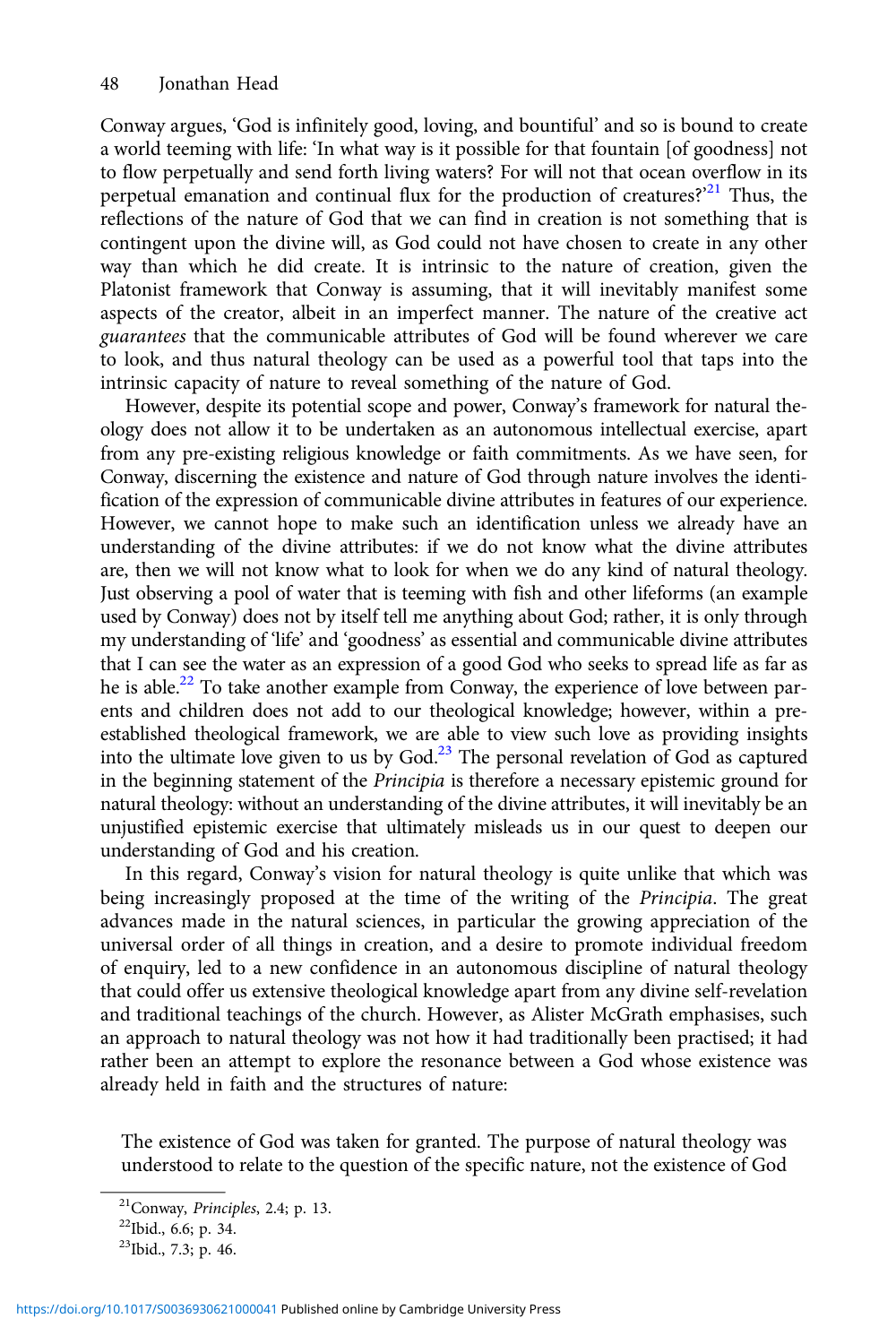… [As] a matter of historical fact, natural theology is better to be understood as a demonstration, from the standpoint of faith, of the consonance between that faith and the structures of the world … The search for order in nature is therefore not intended to demonstrate that God exists, but to reinforce the plausibility of an already existing belief.<sup>24</sup>

Natural theology, as practised in the Christian tradition prior to the seventeenth century, was largely undertaken from a standpoint of faith. It had one main aim: to add to the plausibility of a pre-existing religious belief system, partly by reinforcing the existence of God, but more often to clarify matters regarding the nature of God. We can see this traditional approach to natural theology in Conway's thought. As an example, whilst we may know that God is a loving God, this by itself does not necessarily entail how this love is expressed in the natural world. In order to understand how divine love has been manifested in creation, we have to rely upon our observations of nature, and we find a world teeming with living creatures that, Conway argues, have sympathetic, loving relations between each other: $25$  in other words, viewing nature in the right way, we see creation as ultimately filled with love. Further, once we see how God's love is expressed in creation (in such a munificent fashion), then we are thereby aided in grasping the depths of God's love for us, despite our fallen capacities and the disorder there is in the world.

So, we have a three-stage process in which religious knowledge can be developed through the medium of natural theology, as exemplified in the theological approach of Conway's Principia:

- 1. We begin with a personal revelation of the existence and nature of God (at least in broad terms) that furnishes us with a sufficient epistemic ground for a genuine faith-commitment.
- 2. We undertake observations of the natural world and note its general features, including its ordering and the interrelations between creatures.
- 3. We use our reflections upon the natural world to refine our understanding of the nature of God, and in particular, the relation between God and creation.

Also, to put it in a trinitarian context, the self-revelation of God gives us faith in the immanent Trinity, but natural theology is required to give us a deeper understanding of the economic Trinity. It is precisely this process that we see illustrated in Conway's Principia. We begin with a basic understanding of the nature of God, from which various metaphysical conclusions can be drawn (such as, for example, that the duration of creation must be infinite). Following this, we find Conway using a number of observations concerning the natural world (such as the plenitude of life and love between creatures) to deepen our understanding of both God and creation, as well as providing further confirmation of the existence of the former. Thus, the Principia presents us with a system that methodologically uses both rational and natural theology, with an ultimate epistemic foundation in God's self-revelation to each individual in the inner light.

One interpretive issue that clarifying Conway's theological methodology can help resolve is that concerning the nature of the arguments that she uses in the Principia when she connects empirical observations to religious topics. While some scholars

<sup>&</sup>lt;sup>24</sup>Alister McGrath, Nature, vol. 1 of A Scientific Theology (Edinburgh: T&T Clark, 2001), pp. 266–7.<br><sup>25</sup>See Conway, Principles, 3.10; p. 20.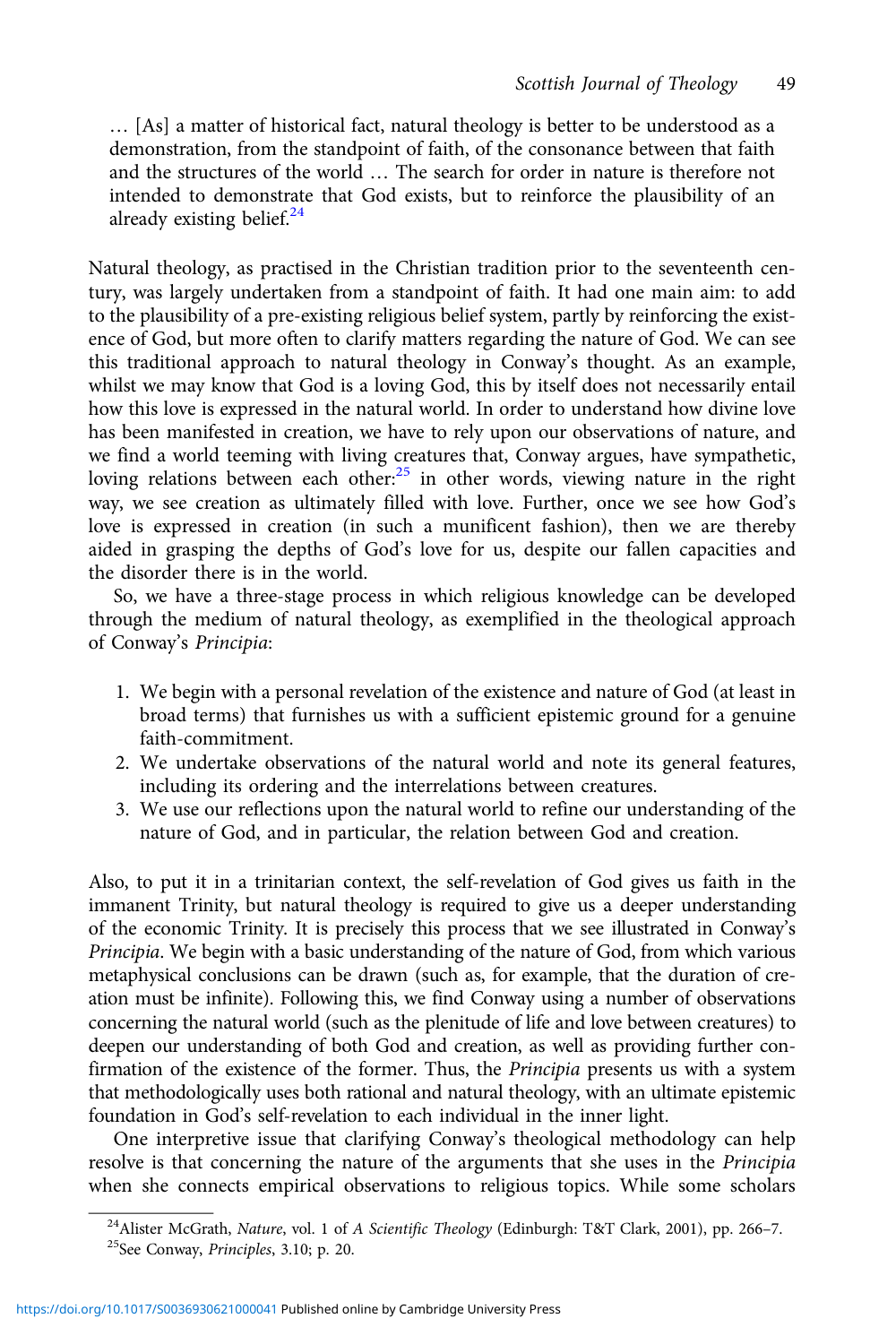have presented Conway's arguments in this regard as inferences to the best explanation (in other words, an argument of the form, 'Given the data that we have, which hypothesis out of the many available best fits that data?'),<sup>26</sup> others have suggested that they might be best understood as arguments from conceivability.<sup>27</sup> For example, take Conway's argument for the view that feelings of love are based on the recognition of apparent similarity.<sup>28</sup> There are two ways in which we could construe how this argument works: first, if we are taking it as an inference to the best explanation, we can interpret Conway as arguing that, given our experiences of love, the most likely explanation for how love comes about is that it is on the basis of perceived similarity; or second, if we are taking it as an argument from conceivability, we interpret Conway as arguing that perceived similarity is the only conceivable basis for love, and so perceived similarity must be the basis for love. On the interpretation presented here, the debate between these two interpretations is ultimately inapposite, in that it pays insufficient attention to the methodological and epistemic framework that is being assumed by Conway here. Her arguments are not intended to be understood in the straightforward premises–conclusion format that we would expect of an autonomous natural theology. Rather, these observations made in the Principia are intended to illustrate the resonance between nature and creation, and deepen the faith-commitment and understanding of a believer who is already viewing the world from a particular theistic perspective. So, given the assumed theological and epistemic framework that underlies Conway's thought, we should not be thinking of these arguments as arguments from conceivability or as inferences to the best explanation, as ordinarily understood.

## Conclusion

As we have seen, Conway uses a theological method that draws upon complementary approaches in Quakerism, Platonism and the wider Christian tradition. There is a place for natural theology in Conway's methodology, but its role in her work is fundamentally ancillary, in that it acts as a supplementary confirmation for the revelatory knowledge of the existence and nature of the triune God that is the bedrock of faith. The epistemic foundation of Conway's philosophical theology is in a personal revelation, which offers a framework for us to approach nature and discern the wisdom of God through it. In this way, we can see Conway as offering a vision of natural theology that harks back to pre-Enlightenment approaches. Conway's theological method also seems to offer a similar subordinate role to biblical revelation, in that scripture is approached as a created object (like any other) that can offer confirmation of religious truths (as seen throughout the Principia, where biblical references are occasionally made as post-hoc confirmation of various metaphysical claims).<sup>29</sup>

One of the advantages of considering Conway's theological method and epistemology is that it can aid us in gaining a deeper understanding both of how the

 $26$ An example of this kind of interpretation is offered by Jacqueline Broad, Women Philosophers of the Seventeenth Century (Cambridge: CUP, 2002), pp. 75–6.<br><sup>27</sup>This interpretation has most prominently been suggested recently by Julia Borcherding, 'Loving the

Body, Loving the Soul: Conway's Vitalist Critique of Cartesian and Morean Dualism', in Donald Rutherford (ed.), Oxford Studies in Early Modern Philosophy, vol. 9 (Oxford: OUP, 2019), p. 15.<br><sup>28</sup>See Conway, Principles, 7.3; p. 47.<br><sup>29</sup>See e.g. Conway's brief references to various biblical passages that seemingly al

having life. Conway, Principles, 8.7; p. 62.